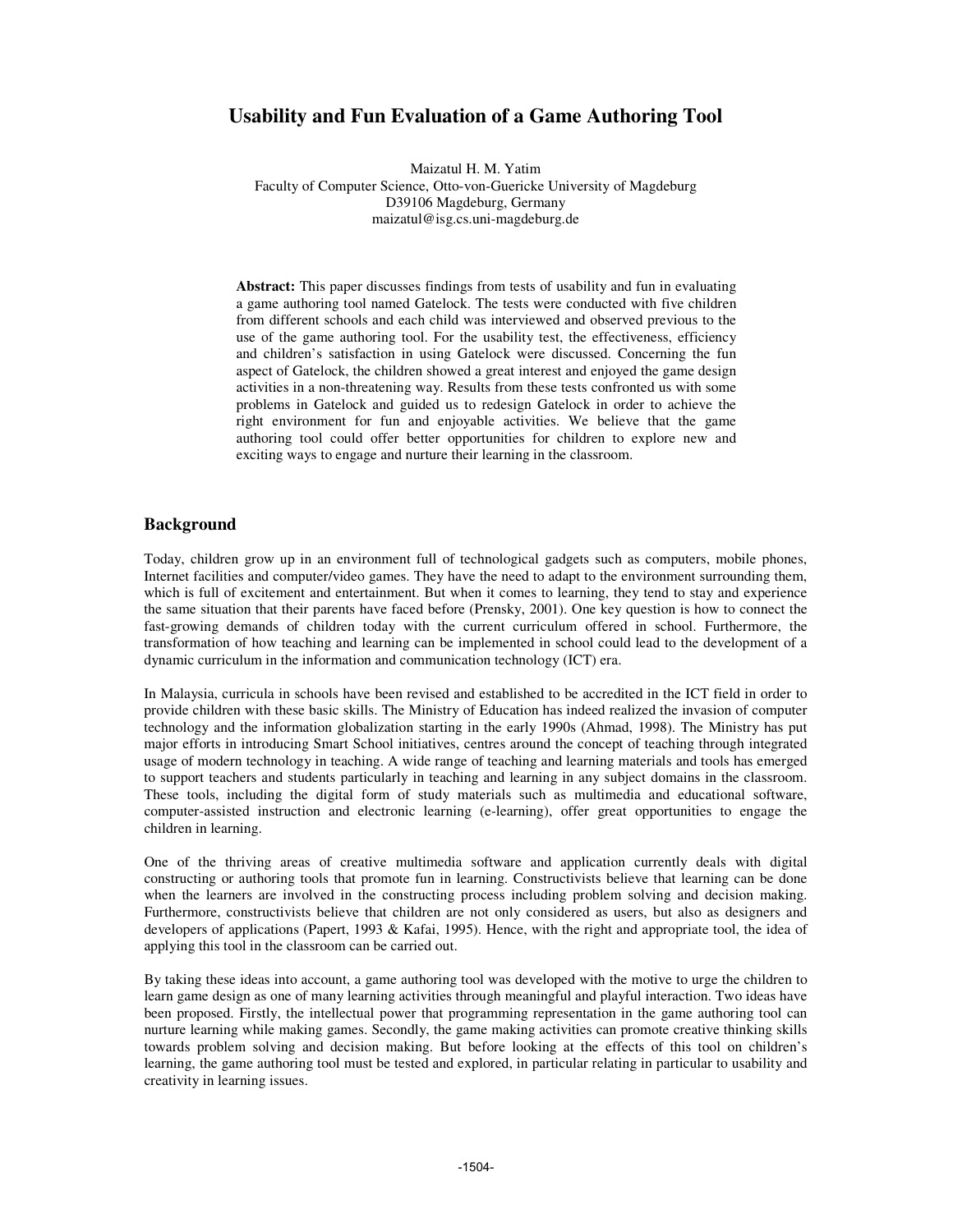This paper examines a game authoring tool named Gatelock currently being designed and developed to assist children to design games, exploring issues related to usability and fun, and this could also include the aspect of creativity. More specifically, this paper will report on usability tests that were conducted with children working with Gatelock. These tests also include reports on the results, some conclusive considerations, and future works.

# **Assessing Usability and Fun**

The word usability simply means easy-to-use. But this term sometimes over simplifies the problem and offers little guidelines for any user interface designers. ISO 9241-11 defines usability as "the extent to which a product can be used by specified users to achieve specified goals with effectiveness, efficiency, and satisfaction in a specified context of use" (ISO, 1998). This definition can be expanded by including five characteristics which must be met by a product – effective, efficient, engaging, error tolerant and easy to learn. Finding the right balance between these characteristics is an important part of the user analysis.

But the definition of usability mostly focuses on applications for adult or mature users. In fact, other researchers have come out with other solutions for testing the usability of children software. Druin (1999) provides a classification of involvement where children can play four roles – users, testers, informants or design partners. These roles involve different levels of engagement and enforce different opportunities and limitations. The segregation of children's roles also means different or similar usability test methods that can be used to measure products for children.

Carroll (2004) suggests that the usability concept should be extended to include the element of fun, since fun is not the same as satisfaction (in the definition given by ISO9241-11). Others state that satisfaction involves progress towards goals and that fun is not goal-oriented (MacFarlane et. al. 2005). More and more people consider the importance of the fun element as one of the critical success factors in determining the usability of children application software. Since the objective of software for children is to provide an engaging learning environment, it urges to keep their attention by providing fun and exciting environments.

In fact, there are no specific usability guidelines (yet?) to measure the effectiveness, efficiency and satisfaction or fun in any game authoring tool or similar. But it should be noted that there are several approaches to measure the usability within the frame of a user study. The first way is to observe what happens. Secondly, it is to note any evidence that occurs during the interactions, and thirdly the users must be asked for their own assessments of the usability in the interaction. For this study, we use the ISO definition of usability (effectiveness, efficiency and satisfaction) and treat the fun element as another independent measurement.

*Effectiveness* is often measured by reduction of mistakes or errors that users make. A presumption is that such errors indicate problems in the design of a software product. Effectiveness also indicates the accuracy and completeness of users to achieve a set of goals. This is what we aim for when carrying out the usability test with children. Generally, *efficiency* equates with expanding the least amount of resources to complete an end goal. While iterative rounds of usability tests help identify problems with a software design and contribute to its improvement during the development process, such results do not imply that the software is effective in helping users to accomplish their goals with the software.

Measuring *satisfaction* is hard to accomplish since it involves with multiple dimensional concepts including an immersive environment and compelling experiences. As mentioned above, the element of satisfaction involves a progression towards the achievement of goals which may vary considerably by different users. Malone (1980) indicated that the balance of intrinsic motivator elements results in the game being *fun*. These elements are challenge (the level of difficulty), fantasy (the scenario in which the activity is embedded) and curiosity (the introduction of new information and non-deterministic outcomes). Later he added another element – control – which makes the players feel in-charge (Malone & Lepper 1987). These motivator elements focus on motivational support and have become the key aspects of design of any entertainment software products, especially in game design that fostered engagement.

## **The Game Authoring Tool: Gatelock**

Gatelock is a game authoring tool developed under a project named Gatelock project – a **g**ame **a**uthoring **t**ool for **e**ducational **l**earning for **O**LP**C k**ids. OLPC is a One Laptop per Child project initiated by OLPC Foundation. The Foundation aims to design and develop a low cost laptop, currently named OLPC XO, for children in the developing and emerging countries to use as a supportive tool for learning not only in school but also as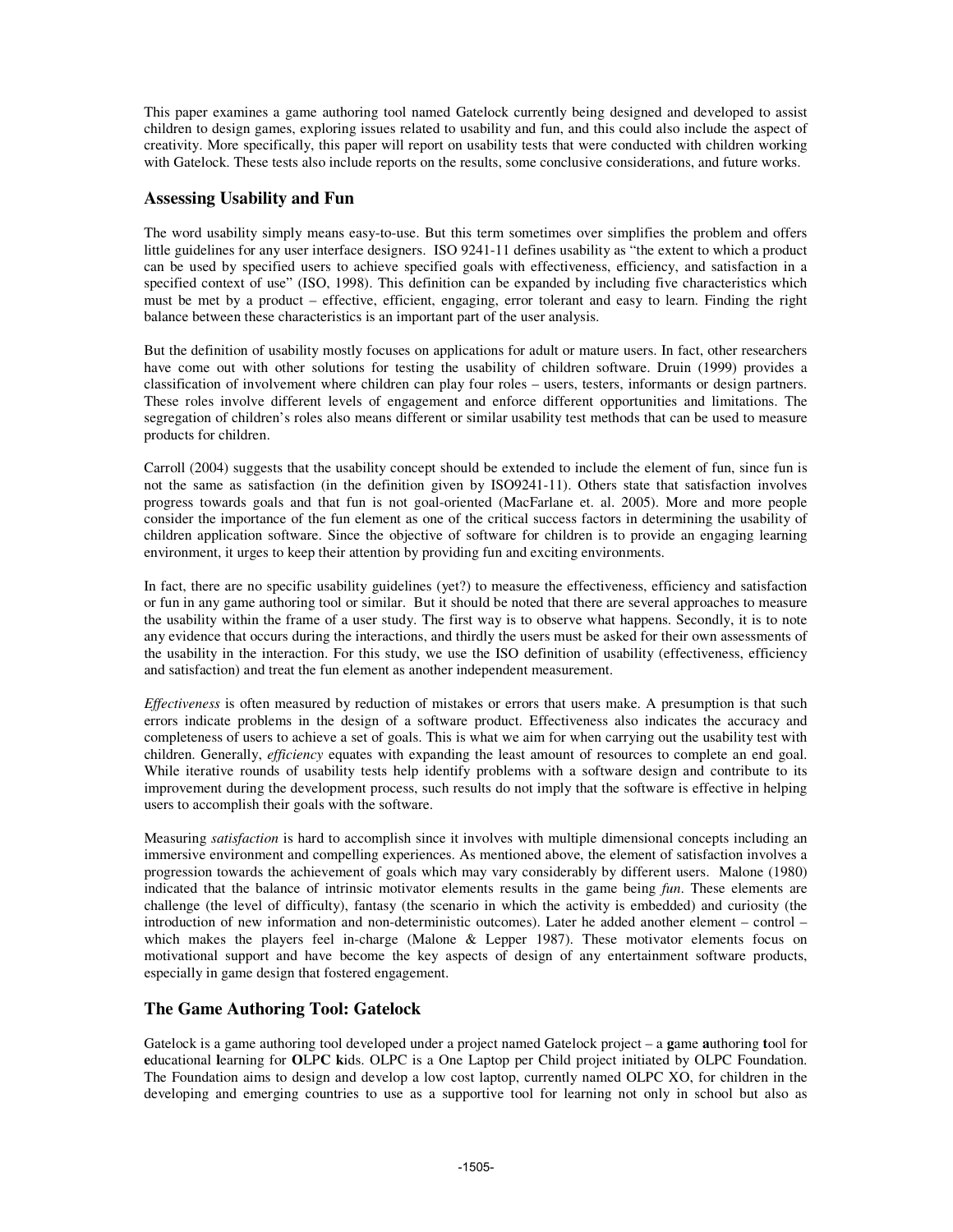independent learning. The initiative by the OLPC Foundation has attracted us in designing a game authoring software that are compatible with its current development.

Gatelock is a content-based visual programming language developed in Squeak and suitable for children aged six years and above. Our aim is to measure the implementation of Gatelock as well as its capability for the development of simple games. Another purpose of Gatelock is to teach children how to program games visually. Gatelock is supposed to be designed for an OLPC XO machine, but fortunately it can also be used with a normal computer due to the capability of Squeak. The design and development of Gatelock is guided and influenced by the needs and the ability of the tool itself.

We have identified the following three contexts as most relevant to initiate our tool design: programming context, computer game context and game design context. Firstly, in the programming context, we aim to shape the process of programming more like the thinking of children. Children are given programming tasks designed to investigate their understanding of mechanisms in a form of game making that they have to program and design. The purpose is that children develop skills that are related to programming including learning about mechanisms and behaviours. These programming skills can be seen as the target domain of the children's way of learning. Secondly, in computer games, children will learn the basic aspects and rules of the game itself very fast. By creating edutainment games, children do not only gain authoring or programming skills whilst participating in the development process, but they will also learn about many aspects of the edutainment domain, such as physics, mathematics, arts and science. In other words, learning programming while creating a game is not only good to increase their problem solving skills, but it is also good since it requires knowledge about the games' topic and thus motivates learning. Lastly, in game design, children will use the basic elements of project management in their game making. These elements include planning the games, design, build, gameplay testing, and re-design. Designing a game can help children to validate their game requirements and explore possible ways for particular solutions.



**Figure 1:** Some screenshots of Gatelock and game designed by a nine-year-old child.

From these three contexts – programming context, computer game context and game design context – used in design of Gatelock, we have plan future studies including evaluations not just on students' programming skills, but also on their attitudes and interests in game making activities. But in this paper we only describe the usability test conducted in Malaysia.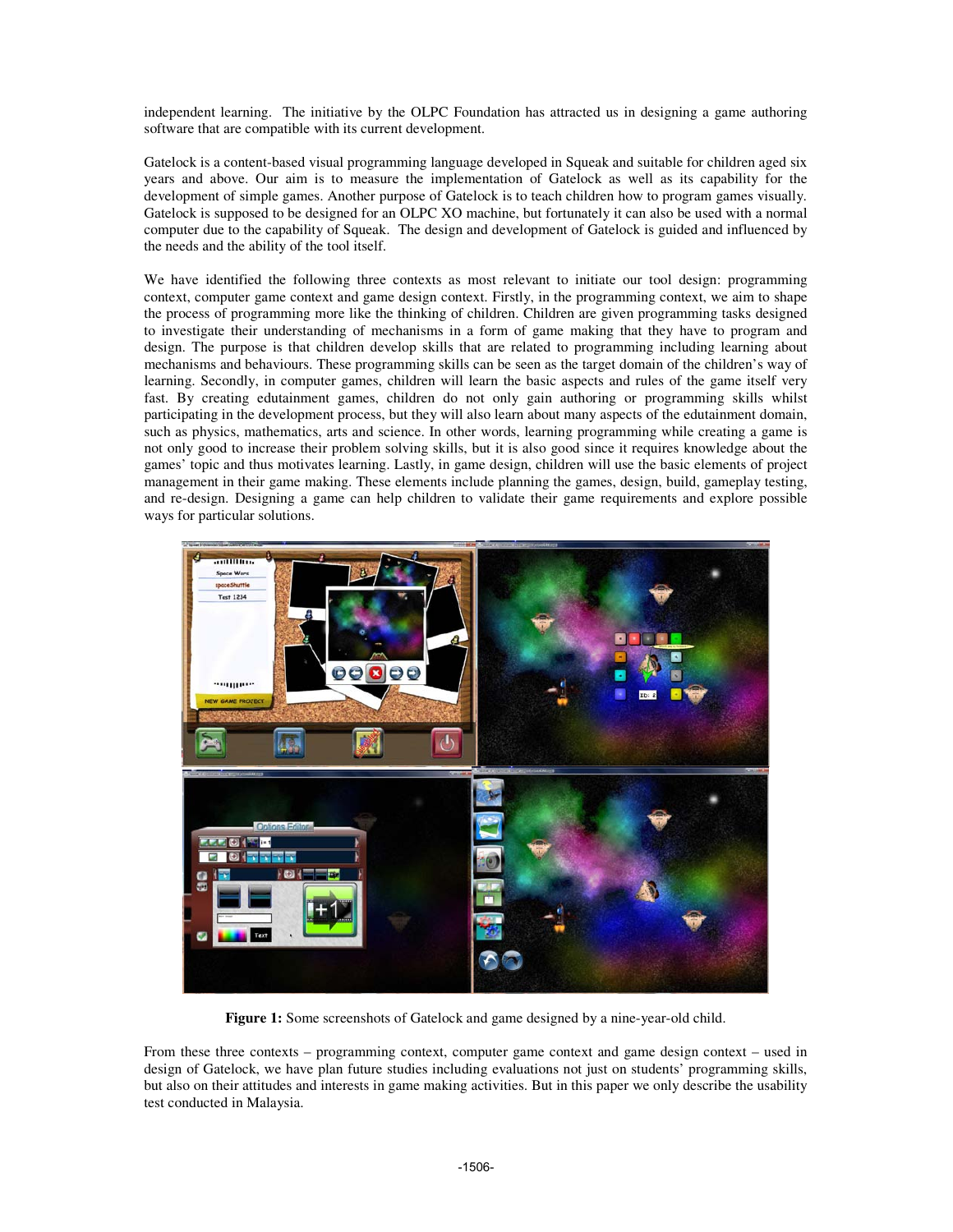## **The Study**

#### **Sample**

The sample consisted of five children of both genders, aged between 9 and 12, from five different primary schools in Malaysia. As mentioned above, only five children were selected in the study mainly because the study was treated as the first 5-users study and the goal of this study is to catch 85% of the usability problems and to improve interaction design and user interface of Gatelock. The sample covered the normal range of ability including basic computer literacy. All children had English as their second language and they did not have any language problem since the tool provided visual understanding and most of them received help from the instructor. All students participating in this study passed their basic requirements in the computer literacy requirements. Hence, all students were familiar with the computer terms and had basic experiences in using standard application software and playing computer games. As the contribution from this study, in addition, several other user studies will follows after Gatelock has been re-designed and the final user study will be conducted in the month of July and September 2008. The method used for testing multiple groups of five users is based on Nielsen´s article (Nielsen, 2000).

#### **Procedure**

The study was conducted in the presence of the researcher. Gatelock was installed on one notebook and each child had two hours of time to use Gatelock assisted by the researcher. Each child was asked to design a game and this include a game plan, using Gatelock to design it, trouble shooting, decision making based on numerous possible solutions and testing. We did not specify any time limits or perfect outcomes from the task, but the children were asked to solve the task. An assistant, whose job was to note the children's reactions and engagement with the tasks, accompanied the researcher. All children were keen to take part and seemed to enjoy the experience. At the end of the study, we distributed a set of usability questions that the children had to answer.

#### **Instrument**

For the evaluation protocol, we adapted the guidelines for usability testing with children proposed by Hanna et. al. (1997), especially on greeting, stressing the importance of the participants, explaining the purpose of the study and making sure they know that they were not treated as the object of the test. As mentioned above, a set of usability questionnaires was given to the children. The questionnaire was a mixture of several usability methods since evaluations on usability on any game authoring tool (specifically) are still unclear (as described in Section 2).

We posed questions regarding three main aspects in usability which are effectiveness, efficiency and satisfaction. Some of the questions were structured into the organization of information, highlighting the easy way to perform tasks, understanding the information on the screen, sequences of the screen, messages on the screen, easy to understand the scripts and structures of visual information. To measure the fun aspects, we asked questions concerning creativity works, styles of artwork, pleasant surprises and enjoyment.

For both instruments – usability and fun questionnaire – we adapted the smileyometer methods, replacing the traditional discrete Likert type scale. The smileyometer has been used for different research before and is said to be one of the most appropriate indicators to be used when the testers are children (Read et. al., 2006). We gave the children the smileyometer emoticons (emotion icons) in form of stickers and asked them to stick or paste them at the appropriate scale that shows their true emotion and feeling about the tool. This method was revised from the Fun Sorter tool which allows children to rank items against one or more items and was intended to record the children's opinions about the game authoring tool. This also means that Smileyometer and Fun Sorter tools can be used to measure the child's engagement (Read et. al., 2006).



**Figure 2:** Smileyometer (adapted from Read et. al., 2006) indicates emotions of children when using Gatelock upon answering the questionnaire. From left to right: awful, not very good, good, really good, and brilliant.

One researcher conducted all five usability test sessions while one assistant observed and noted the children's reactions and engagement with the tasks. The assistant used a checklist to simplify his tasks. The checklist consists of behaviour and acting reaction during the use of Gatelock including affective reactions such as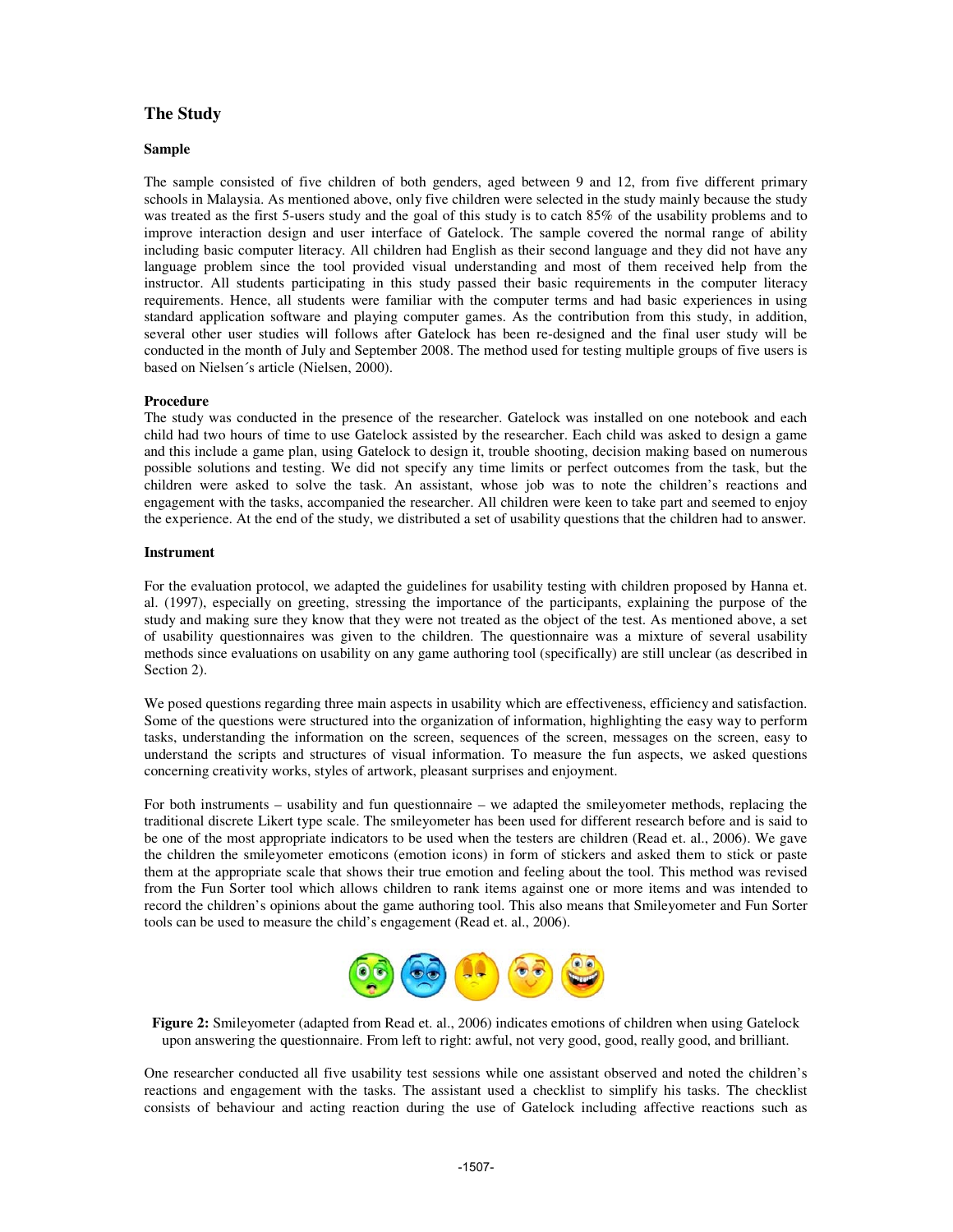gestures and facial expressions, laughing or frustration, expressing pride, verbal communication, self-exploring and self-discovering. The behaviour indicators were marked and analyzed for frequent occurrences according to a given time scale given due to any action happened and can be notified.

## **Results**

We have analyzed the usability and fun instruments and compared them with the observation data. From these, we report the findings in the next sections. Since the number of samples is small, it is not that appropriate to draw a generalization out of them. The test involves only five participants, therefore, the data analyses are limited to descriptive statistical analyses. Our main aim is to focus on the design and development of the game authoring tool itself. Meanwhile, anecdotal comments, as described in the next section, are valuable and sufficient to identify a possible usability problem.

| Gender         | Age | Having<br>own<br>computer | Hours per<br>day<br>playing<br>games | Most<br>favourite<br>games<br>genre | Person<br>influencing<br>the playing<br>of games | Features in<br>games you<br>like most | Interest to<br>develop<br>own game |
|----------------|-----|---------------------------|--------------------------------------|-------------------------------------|--------------------------------------------------|---------------------------------------|------------------------------------|
| G <sub>1</sub> | 10  | Yes                       | $\lt 2$                              | strategy                            | brother.<br>father                               | challenge                             | yes                                |
| B <sub>2</sub> | 9   | <b>Yes</b>                | > 3                                  | action.<br>sport                    | friends                                          | challenge,<br>graphic                 | yes                                |
| G <sub>3</sub> | 12  | Yes                       | $\lt 2$                              | puzzle,<br>strategy                 | friends                                          | story,<br>graphic                     | yes                                |
| <b>B4</b>      | 11  | Yes                       | $2 - 3$                              | simulation,<br>racing               | uncle                                            | challenge                             | yes                                |
| B <sub>5</sub> | 9   | Yes                       | $2 - 3$                              | action,<br>racing                   | brother                                          | challenge,<br>music                   | yes                                |

**Table 1:** The children's personal data ( $B = boy$  and  $G = girl$ )

The figure above shows the children's personal data. As a result, computer games are more embedded into the boys' leisure culture than the girls'. Boys are more in favour of games that are associated with their other interests such as sports. They spend more than two hours per day playing computer games and they like to play challenging games. When we asked the children on their leisure activity, boys consider game playing as a first choice activity, whereas girls are more likely only to play games when they are bored or have nothing else to do. When we asked the children to identify the best features of their favourite games, they named features such as challenge, story, graphics and music.

### **Usability and Fun Results**



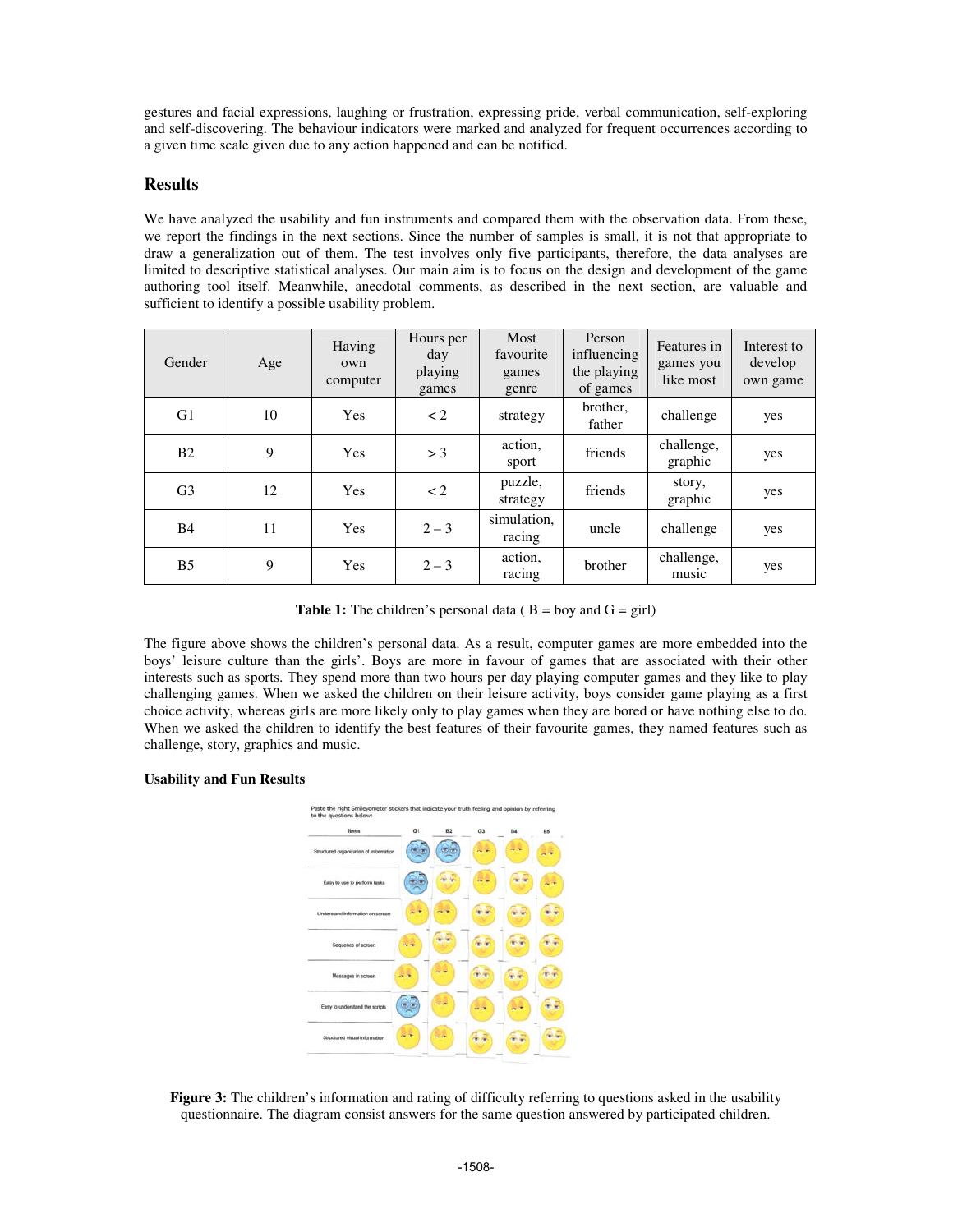In general, all children found the designed game authoring tool is easy to use with little instruction. By running the test, some key problems were identified at an early stage and various usability issues could be fixed prior to the actual deployment of the game authoring tool.

The structured organization of information and their sequences in the screen are easy to understand and to follow, but two children seemed to have some difficulties especially when exploring the information by themselves. They needed guidance to move from one screen to the other. But after knowing how to use the information on the screen, they knew how to proceed independently. From the observation, all children spent less than 5 minutes to understand the structure flow of Gatelock.

The tool uses a visual environment where children can perform click-and-drag activities for any action or script that they want to add to the objects. But all children had difficulties to understand the scripts. They argued with some of the images used in the tool and started to comment based on their understanding of it. This also included the understanding of some instruction text that related to game design and development terminology used on the tools. Perhaps, the most interesting aspect is the capability and ability of children to understand metaphors, language tools, design environments and iconic instructions embedded in the tool.

In general, there were several high-ranking usability problems that needed to be solved:

- 48 out of 64 buttons did not work constantly;
- the children did not pay attention to navigation buttons, so the buttons need to be more noticeable;
- the children still confused by different modes of operations (object-action-object model),
- the children frequently clicked on objects and expected something to happen; and
- the use of better language for the text, iconic layout and interface design for a better understanding.

As mentioned before, these problems will become the guidelines in re-designing Gatelock. Then, further test will be done with other children in the month of July and September 2008.

Gatelock is purposely aimed at engaging children with game design materials in a non-threatening and enjoyable way. The study shows that the children enjoyed using Gatelock and that they were able to think and create a creative work in their own style. They enjoyed their game design activities and showed it by laughing and smiling. There were times when they were frustrated because they did not get what they intended to do. But they were willing to share and ask us how things can be done and they showed us their ideas by drawing them on paper.



**Figure 4:** A fragment of the table showing Fun Sorter rankings for Question 1 in the fun questionnaire.

During the game making process, children have to solve problems, whereas each step involves to find solutions and to get along with the process of refinement. For the games, no one tells them the rules of the play in advance. They must figure them out themselves by observation, trial and error, and a process of hypotheses testing. The rules go beyond the decoding of the meaning of individual icons on the screen. Besides figuring out what the symbols mean, the players must discover how they act. However, all children attempted to ask questions and they have been guided directly before proceed to the next levels.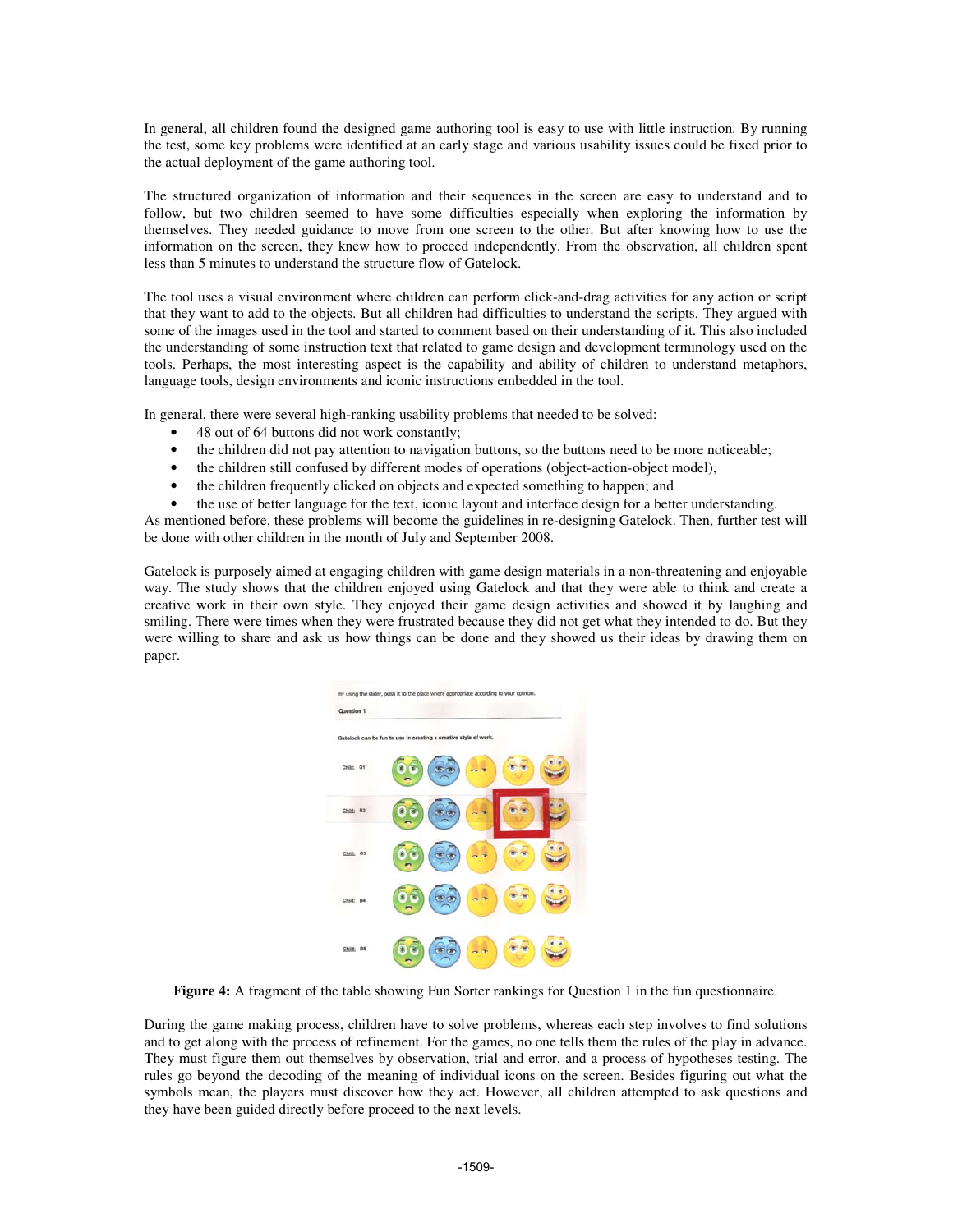The children were asked a few questions concerning their interest level in game making activities in the classroom, and especially about what they have learned from Gatelock. Here are some of the quotes given by them at the end of the test:

G1 - "I wanted to know how a game can be developed. Before this, I only knew how to play."

- *B2 – "I have learned something new and I feel good about it. And it is fun."*
- *G3 – "I wanted to develop my own games and asked my brother to play them."*
- *B4 – "If I know how to make a game, I do not have to spend my money buying one."*

 $B5 - H$  think we need more games that relate to learning so that we will sit in front of the computer all day in *school."*

We believe that the possibilities to integrate any subject lesson into game making activities are endless, especially when it comes to the idea of using a program such as Gatelock in the classroom. Creativity is not just a question of creating new solutions, but creating better solutions and this requires a critical judgment. By understanding this, learning while making games can really connect motivation towards learning, perhaps in any lessons taught in the classroom including science and mathematics or even creative thinking.

### **Conclusions**

A game authoring tool has different design considerations and usability issues than other types of software. In the case of usability for a game authoring tool, the elements of effectiveness, efficiency and satisfaction must be accompanied with the element fun. The usability test was conducted to get some input from children which revealed some of the interface problems of Gatelock. These findings can be used by the designers of the tool to create a better and acceptable game authoring tool for the actual users, the children. The game authoring tool can become a good platform for children to perform computational activities especially in the classroom.

One of the problems in designing a collection of activities for computer systems is that learners engaged in those activities have to achieve given educational goals. Thus, the design challenge for computer-assisted or supported educational activities includes the design of tasks as well as of the system. The measure of success is not considered simply, but as a more complex evaluation of the effects of performing the task, for example, an educational activity that learners complete quickly and accurately has no value, if they learn nothing from it.

By using this game authoring tool, we emphasize the fact that in effective technology integration, teaching the curricular content is more important than using the technology. But, on the other side of a coin, the use of technology should support the teaching of the content and make learning more meaningful for students. Hopefully, the game authoring tool can be used with lessons that are already included in an integrated curriculum guide or it can be used as a tool for the design of new lessons.

### **Acknowledgement**

In particular, the author would like to thank in particular the children who took part in the study. Many important issues have been raised and will direct future research in this area.

## **References**

Ahmad, R. (1998) Educational Development and Reformation in Malaysia: Past, Present and Future. *Journal of Educational Administration*, 36 (5), 462-475.

Carroll, J. M. (2004) Beyond Fun, *Interaction*, 11 (5), 38-40.

Druin, A. (1999) *The Design of Children's Technology*. San Francisco, CA: Morgan Kaufmann Publishers, Inc.

Hanna, L., Risden, K. and Alexander, K. J. (1997) Guidelines for Usability Testing with Children, *Interactions*, September/October 1997 Issue, 9-14.

ISO (1998) *Ergonomic Requirements for Office Work with Visual Display Terminals (VDTs) – Part 11: Guidance on Usability*. ISO 9241-11.